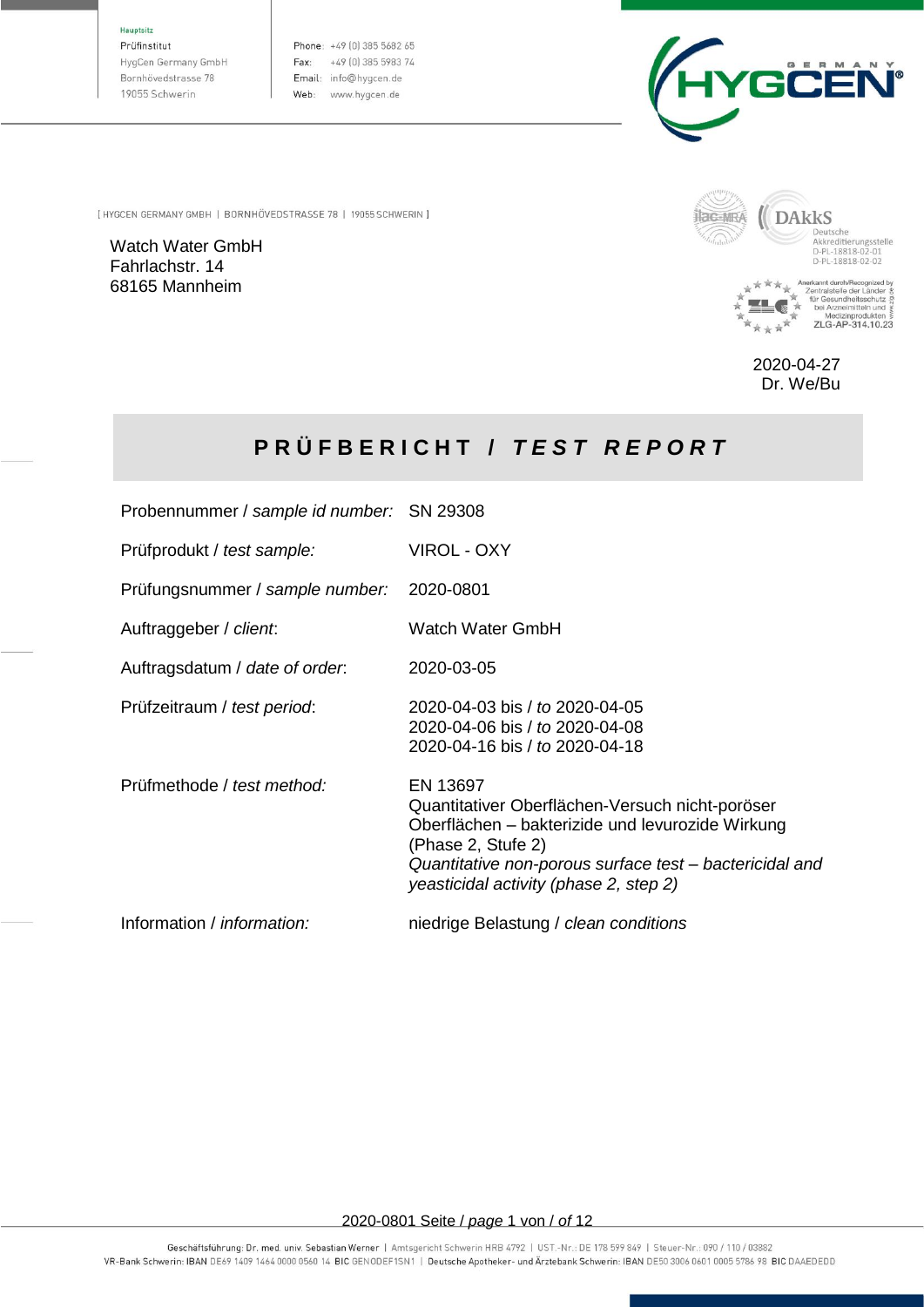

### **Identifizierung der Probe /** *identification of the sample*

| Probennummer / sample id number:                                                                                            | SN 29308                                        |
|-----------------------------------------------------------------------------------------------------------------------------|-------------------------------------------------|
| Prüfprodukt / test sample:                                                                                                  | <b>VIROL - OXY</b>                              |
| Chargennummer / batch number:                                                                                               | VO2020D03M03                                    |
| Lieferdatum / date of delivery:                                                                                             | 2020-03-09                                      |
| Lagerbedingungen / storage conditions:                                                                                      | die des Herstellers / those of the manufacturer |
| Vom Hersteller zur Anwendung empfohlenes<br>Verdünnungsmittel / product diluent<br>recommended by the manufacturer for use: | Leitungswasser / tap water                      |
| Aussehen / appearance:                                                                                                      | rosa Pulver / pink powder                       |
| Geruch / odour.                                                                                                             | produktspezifisch / product specific            |
| Wirkstoffsubstanz(en) laut<br>Herstellerangaben /<br>active substance(s) according to the<br>manufacturer:                  | in 100g / per 100g:<br>4.67g $H_2O_2$           |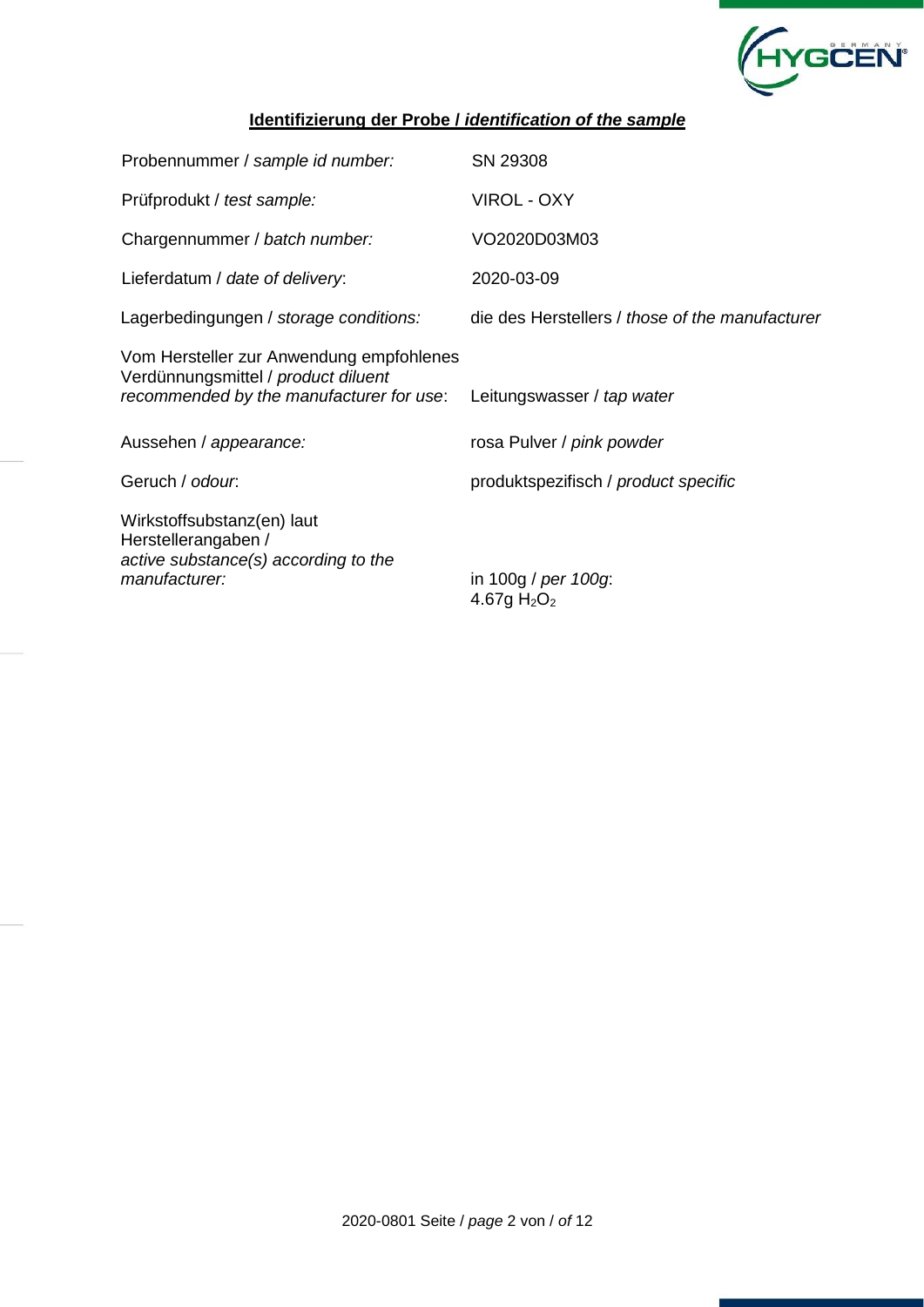

#### **Prüfverfahrensbeschreibung /** *description of the test method*

Prüfmethode / *test method:* **EN 13697 (2015 + A1 2019) Quantitativer Oberflächen-Versuch nicht-poröser Oberflächen zur Bestimmung der bakteriziden**  chemischer **Desinfektionsmittel in den Bereichen Lebensmittel, Industrie, Haushalt und öffentliche Einrichtungen – Prüfverfahren und Anforderungen ohne mechanische Behandlung (Phase 2, Stufe 2)** *EN 13697 (2015 + A1 2019) Quantitative non-porous surface test for the evaluation of bactericidal and/or fungicidal activity of chemical disinfectants used in food, industrial, domestic and institutional areas – test method and requirements without mechanical action (phase 2, step 2)* **SOP 02-056** Prüftemperatur(en) / *test temperature(s):*  $20^{\circ}C \pm 1^{\circ}C$ Produktprüfkonzentration(en) / *sample test concentration(s):* 5%, 3%, 2% (m/v) *(Yeast)* 2%, 1%, 0.5% (m/v) *(Bacteria)* tatsächliche Prüfkonzentration(en) / *real test concentration(s)* Aussehen der Produktverdünnung(en) / *appearance of the product dilution(s):* klar / *clear* Belastungssubstanz(en) / *interfering substance(s)*: niedrige Belastung / *clean conditions*: 0,3g/l Rinderserumalbumin / *0.3g/l bovine serum albumin* Prüfkeim(e) / *test organism(s)*: *Staphylococcus aureus* ATCC 6538 *Enterococcus hirae* ATCC 10541 *Escherichia coli* ATCC 10536 *Pseudomonas aeruginosa* ATCC 15442 *Candida albicans* ATCC 10231 Einwirkzeit(en) / *contact time(s)*: 10 und / *and* 15 Minuten / *minutes (Bacteria)* 30 und / *and* 60 Minuten / *minutes (Yeast)* Bebrütungstemperatur / *incubation temperature*:  $36^{\circ}C \pm 1^{\circ}C - 48h$ *C. albicans:* 30°C ± 1°C – 48h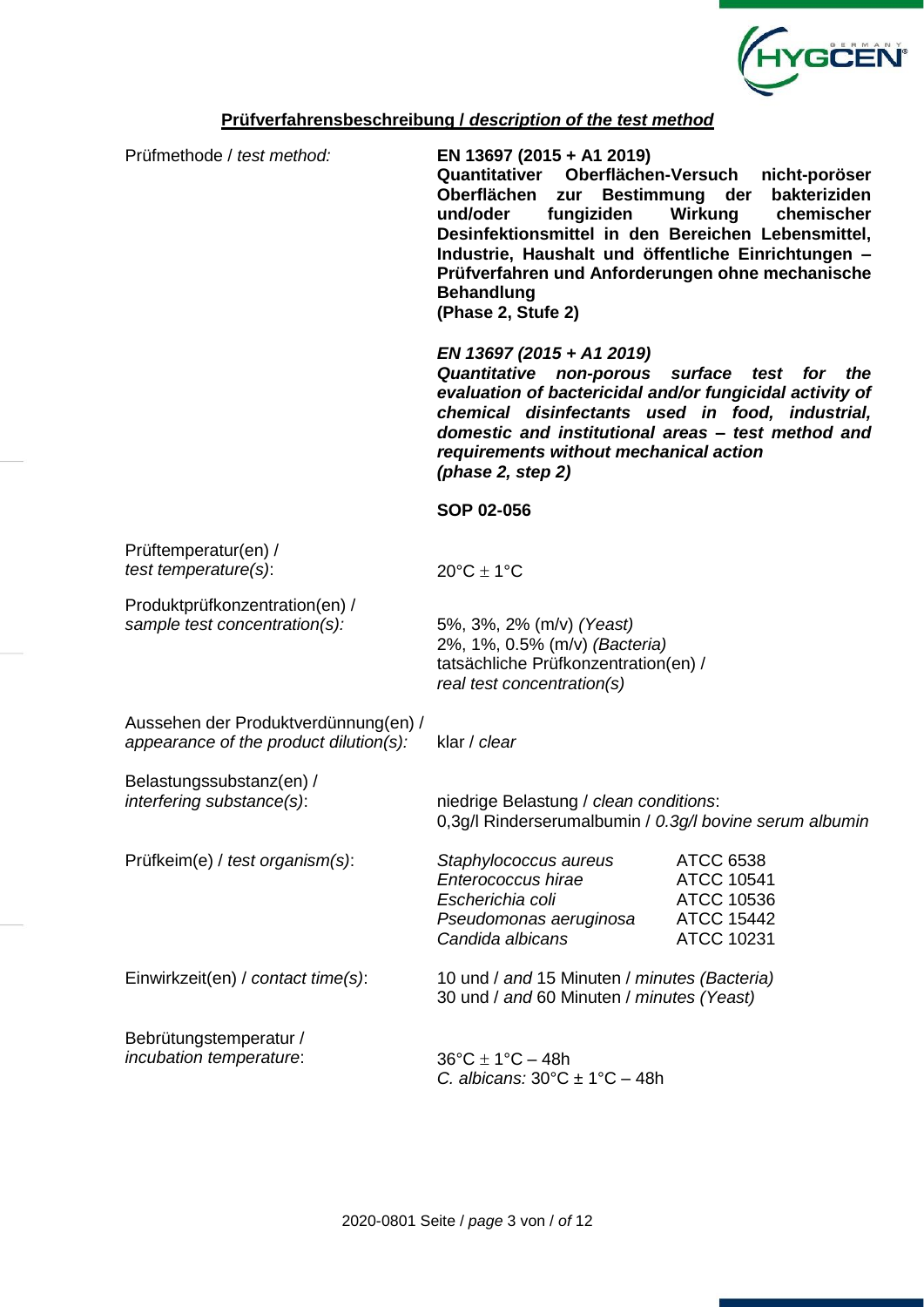

|                                                                                                                                        | Auszählverfahren / counting procedure: Gussplattenverfahren / pour plate technique                                                                                                                 |
|----------------------------------------------------------------------------------------------------------------------------------------|----------------------------------------------------------------------------------------------------------------------------------------------------------------------------------------------------|
| Probenverdünnungsmittel /<br>diluent used for test solution:                                                                           | Wasser standardisierter Härte /<br>hard water according to standard                                                                                                                                |
| Verfahren der Neutralisation /<br>method of neutralisation:                                                                            | Verdünnungs-Neutralisation / dilution neutralisation                                                                                                                                               |
| Neutralisationsmedium / neutraliser.                                                                                                   | 3,0% Tween 80 + 0,3% Lezithin + 3,0% Saponin +<br>0,1% Histidin + 0,5% Natrium- Thiosulfat /<br>3.0% polysorbate 80 + 0.3% lecithine+ 3.0% saponing<br>+ 0.1% histidine + 0.5% sodium thiosulphate |
| Stabilität und Aussehen des<br>Gemisches während des Prüfablaufs /<br>stability and appearance of the mixture<br>during the procedure: | keine Ausfällungen oder Ausflockungen /<br>no precipitation or flocculation                                                                                                                        |
| pH-Wert(e) / pH-value(s):                                                                                                              | 5% in WSH <sup>*</sup> : 1.65<br>3% in WSH: 1.82<br>2% in WSH: 1.95<br>1% in WSH: 2.23<br>0.5% in WSH: 2.56                                                                                        |
|                                                                                                                                        | *WSH = Wasser standardisierter Härte /<br>hard water according to standard                                                                                                                         |

#### **Prüfanforderung / test** *requirement:*

EN 13697: Reduktion / *reduction* ≥ 4lg Reduktion / *reduction* ≥ 3lg (*C. albicans*)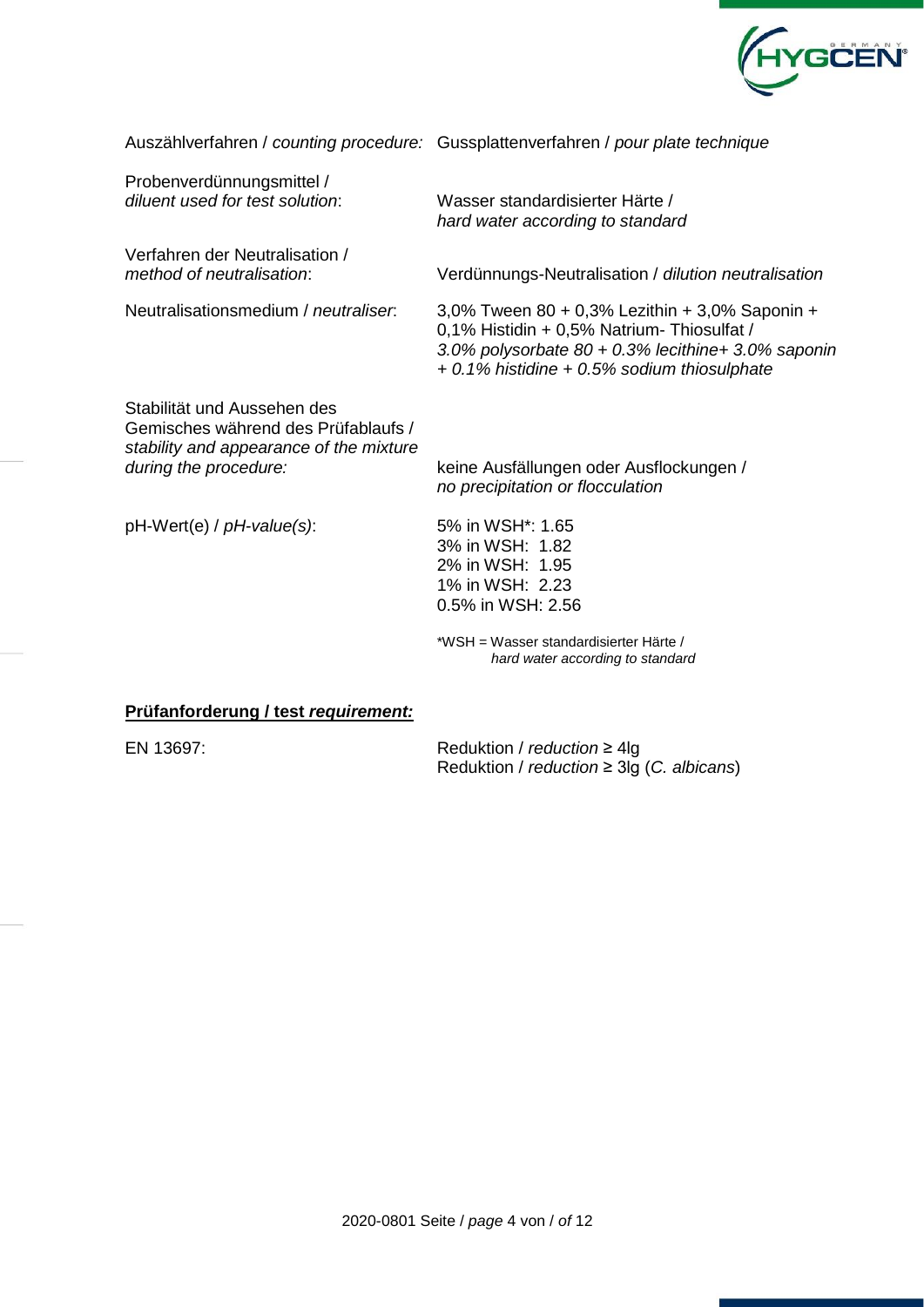

| Prüfprodukt / test product:                    | VIROL - OXY                           |
|------------------------------------------------|---------------------------------------|
| Chargen-Nr. / batch number.                    | VO2020D03M03                          |
| Prüfkeim / test strain:                        | Staphylococcus aureus ATCC 6538       |
| Belastungssubstanz /<br>interfering substance: | niedrige Belastung / clean conditions |
| Trocknungszeit / drying time:                  | 16min                                 |

### **Validierung /** *validation*

|                                    | <b>Prüfsuspension /</b> |          |             | Validierung / validation |      |             |           |      |  |  |  |
|------------------------------------|-------------------------|----------|-------------|--------------------------|------|-------------|-----------|------|--|--|--|
| test suspension<br>(N)             |                         |          |             | <b>NT</b>                |      |             | <b>NC</b> |      |  |  |  |
| $10^{-6}$ :                        | >330                    | >330     | $10^{-3}$ : | >330                     | >330 | $10^{-3}$ : | >330      | >330 |  |  |  |
| $10^{-7}$ :                        | 43                      | 48       | $10^{-4}$ : | 65                       | 68   | $10^{-4}$ : | 71        | 77   |  |  |  |
|                                    |                         |          | $10^{-5}$ : | 6                        | 9    | $10^{-5}$ : | 9         |      |  |  |  |
| IgN:                               |                         | 7.06     | $IgNT$ :    | 6.82                     |      | $IqNC$ :    | 6.87      |      |  |  |  |
| Ergebnis gültig /<br>result valid: |                         | ja / yes | ja / yes    |                          |      |             | ja / yes  |      |  |  |  |

| Einwirkzeit /<br>contact time<br>(min) |             | Wasserkontrolle /<br>water control<br>(Nc) |          |                            |          |          |          | test at a concentration of $(m/v)$ | Prüfverfahren mit einer Konzentration von (m/v) / |      |
|----------------------------------------|-------------|--------------------------------------------|----------|----------------------------|----------|----------|----------|------------------------------------|---------------------------------------------------|------|
|                                        |             |                                            |          |                            | 2%       |          |          | 1%                                 |                                                   | 0.5% |
|                                        | $10^{-3}$ : | >330                                       | >330     | $10^{0}$ :                 | 0        | $\Omega$ |          | 0                                  | 0                                                 | 0    |
|                                        | $10^{-4}$ : | 72                                         | 48       | $10^{-1}$ :                | 0        | 0        | 0        |                                    | 0                                                 |      |
| 10                                     | $10^{-5}$ : | 5                                          | 5        | $10^{-2}$ :                | $\Omega$ | 0        | 0        | 0                                  | 0                                                 | 0    |
|                                        |             |                                            | IgNd:    | < 0.1                      |          |          | 0.7      | < 0.1                              |                                                   |      |
|                                        | Nts:        |                                            | >100     | Nts:<br>0                  |          | 0        |          | 0                                  |                                                   |      |
|                                        | $IqNc$ :    |                                            | 6.78     | $lgR$ :                    | >4.0     |          | >4.0     |                                    | >4.0                                              |      |
| Ergebnis gültig /<br>result valid:     |             |                                            | ja / yes | $lgR \geq 4$ :<br>ja / yes |          |          | ja / yes | ja / yes                           |                                                   |      |
|                                        |             |                                            |          |                            | 2%       |          | 1%       |                                    |                                                   | 0.5% |
|                                        | $10^{-3}$ : | >330                                       | >330     | $10^0$ :                   | 0        | $\Omega$ | 0        | 0                                  | 0                                                 | 0    |
|                                        | $10^{-4}$ : | 57                                         | 62       | $10^{-1}$ :                | 0        | O        | 0        |                                    | 0                                                 |      |
| 15                                     | $10^{-5}$ : | 3                                          | 3        | $10^{-2}$ :                | $\Omega$ | 0        | 0        | ი                                  | 0                                                 | 0    |
|                                        |             |                                            |          | IgNd:                      | < 0.1    |          |          | < 0.1                              | < 0.1                                             |      |
|                                        | Nts:        |                                            | >100     | Nts:                       | 0        |          |          | 0                                  |                                                   | 0    |
|                                        | IgNc:       |                                            | 6.77     | $lgR$ :<br>>4.0            |          |          | >4.0     | >4.0                               |                                                   |      |
| Ergebnis gültig /<br>result valid:     |             |                                            | ja / yes | $lgR24$ :                  | ja / yes |          | ja / yes |                                    | ja / yes                                          |      |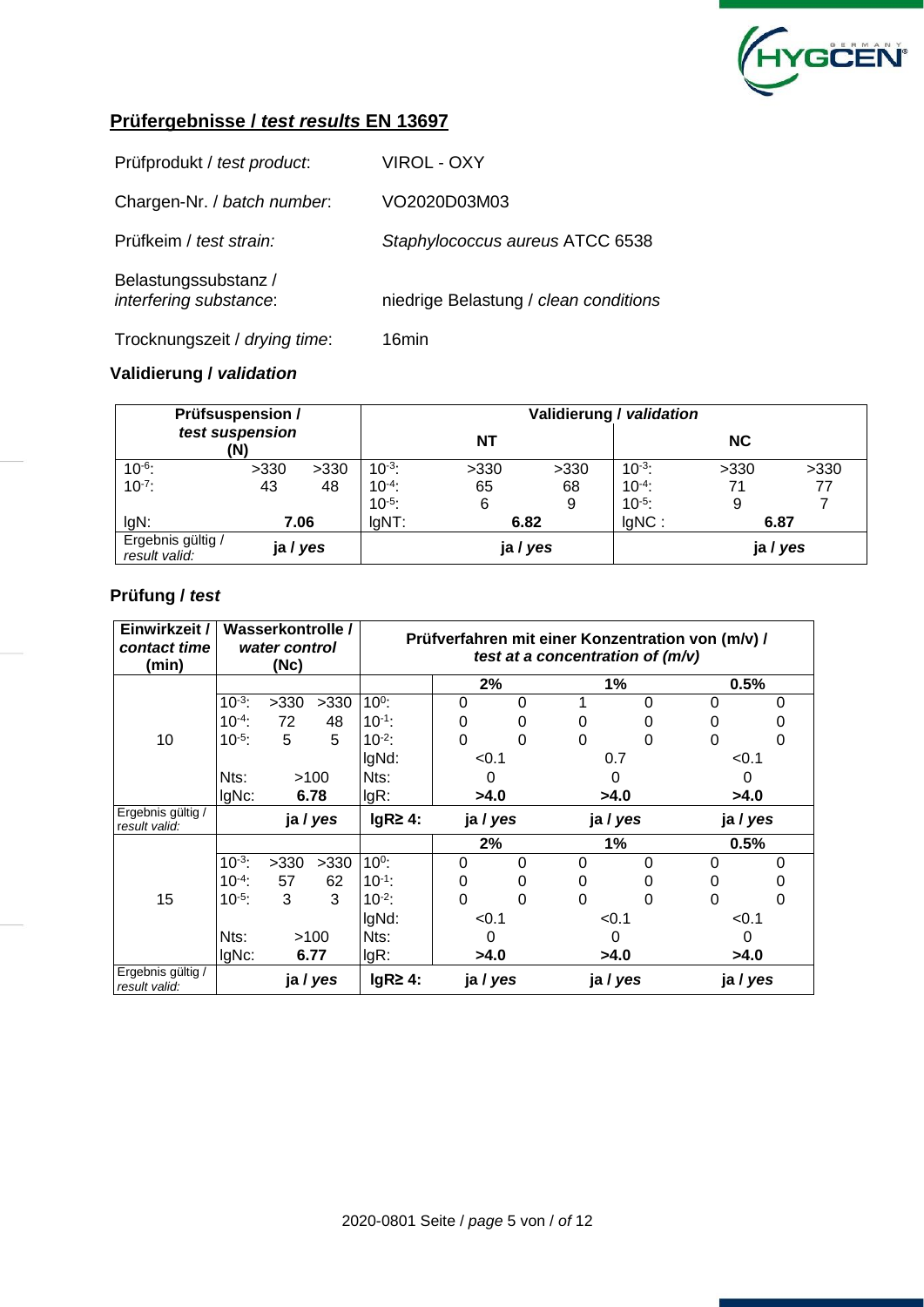

| Prüfprodukt / test product:                    | VIROL - OXY                           |
|------------------------------------------------|---------------------------------------|
| Chargen-Nr. / batch number.                    | VO2020D03M03                          |
| Prüfkeim / test strain:                        | Enterococcus hirae ATCC 10541         |
| Belastungssubstanz /<br>interfering substance: | niedrige Belastung / clean conditions |
| Trocknungszeit / drying time:                  | 16min                                 |

### **Validierung /** *validation*

| <b>Prüfsuspension /</b>            |      | Validierung / validation |             |           |                   |             |           |     |  |
|------------------------------------|------|--------------------------|-------------|-----------|-------------------|-------------|-----------|-----|--|
| test suspension<br>(N)             |      |                          |             | <b>NT</b> |                   |             | <b>NC</b> |     |  |
| $10^{-6}$                          | 248  | 227                      | $10^{-3}$ : | 109       | 147               | $10^{-3}$ : | 135       | 108 |  |
| $10^{-7}$ :                        | 19   | 25                       | $10^{-4}$ : | 16        | $12 \overline{ }$ | $10^{-4}$ : | 10        | 17  |  |
|                                    |      |                          | $10^{-5}$ : |           | 2                 | $10^{-5}$ : | 4         | 0   |  |
| IgN:                               | 6.77 |                          | $IgNT$ :    | 6.11      |                   | IgNC:       | 6.09      |     |  |
| Ergebnis gültig /<br>result valid: |      | ja / yes                 | ja / yes    |           |                   |             | ja / yes  |     |  |

| Einwirkzeit /<br>contact time<br>(min) |             | Wasserkontrolle /<br>water control<br>(Nc) |          |                |          |          |       | test at a concentration of $(m/v)$ | Prüfverfahren mit einer Konzentration von (m/v) / |          |
|----------------------------------------|-------------|--------------------------------------------|----------|----------------|----------|----------|-------|------------------------------------|---------------------------------------------------|----------|
|                                        |             |                                            |          |                | 2%       |          |       | 1%                                 |                                                   | $0.5\%$  |
|                                        | $10^{-3}$ : | 53                                         | 73       | $10^0$ :       | 0        | 0        | 0     | 0                                  | 0                                                 | 0        |
|                                        | $10^{-4}$ : | 6                                          | 3        | $10^{-1}$ :    | 0        | 0        |       |                                    | 0                                                 |          |
| 10                                     | $10^{-5}$ : | $\overline{2}$                             | 1        | $10^{-2}$ :    | $\Omega$ | 0        | 0     | ი                                  | 0                                                 | 0        |
|                                        |             |                                            | IgNd:    | < 0.1          |          | < 0.1    |       | < 0.1                              |                                                   |          |
|                                        | Nts:        |                                            | >100     | Nts:           | 0        |          | 0     |                                    | 0                                                 |          |
|                                        | IgNc:       |                                            | 5.80     | $lgR$ :        | >4.0     |          | >4.0  |                                    | >4.0                                              |          |
| Ergebnis gültig /<br>result valid:     |             |                                            | ja / yes | $lgR \geq 4$ : | ja / yes |          |       | ja / yes                           |                                                   | ja / yes |
|                                        |             |                                            |          |                | 2%       |          |       | 1%                                 |                                                   | 0.5%     |
|                                        | $10^{-3}$ : | 88                                         | 74       | $10^0$ :       | $\Omega$ | $\Omega$ | 0     | 0                                  | 0                                                 | O        |
|                                        | $10^{-4}$ : | 11                                         | 8        | $10^{-1}$ :    | 0        | 0        | 0     |                                    | O                                                 |          |
| 15                                     | $10^{-5}$ : | 1                                          | $\Omega$ | $10^{-2}$ :    | $\Omega$ | 0        | 0     | 0                                  | 0                                                 | 0        |
|                                        |             |                                            |          | IgNd:          | < 0.1    |          | < 0.1 |                                    | < 0.1                                             |          |
|                                        | Nts:        |                                            | >100     | Nts:           | 0        |          |       | O                                  | 0                                                 |          |
|                                        | IgNc:       | 5.91                                       |          | $lgR$ :        | >4.0     |          |       | >4.0                               |                                                   | >4.0     |
| Ergebnis gültig /<br>result valid:     |             |                                            | ja / yes | $lgR \geq 4$ : | ja / yes |          |       | ja / yes                           |                                                   | ja / yes |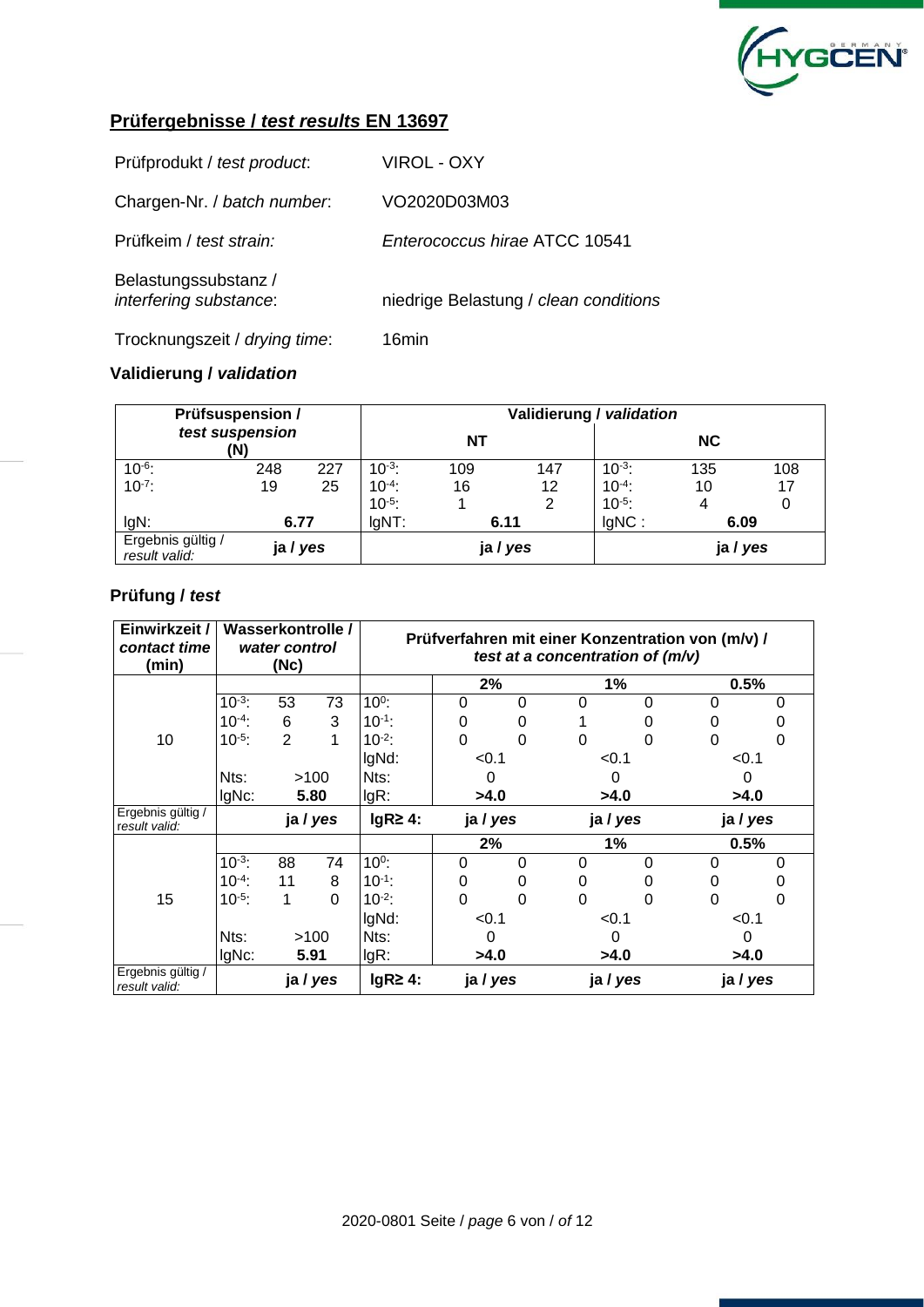

| Prüfprodukt / test product:                    | VIROL - OXY                           |
|------------------------------------------------|---------------------------------------|
| Chargen-Nr. / batch number.                    | VO2020D03M03                          |
| Prüfkeim / test strain:                        | Eschericha coli ATCC 10536            |
| Belastungssubstanz /<br>interfering substance: | niedrige Belastung / clean conditions |
| Trocknungszeit / drying time:                  | 16min                                 |

### **Validierung /** *validation*

| <b>Prüfsuspension /</b>            |      | Validierung / validation |             |           |          |             |           |     |  |
|------------------------------------|------|--------------------------|-------------|-----------|----------|-------------|-----------|-----|--|
| test suspension<br>(N)             |      |                          |             | <b>NT</b> |          |             | <b>NC</b> |     |  |
| $10^{-6}$ :                        | >330 | >330                     | $10^{-3}$ : | 192       | 187      | $10^{-3}$ : | 282       | 277 |  |
| $10^{-7}$ :                        | 34   | 54                       | $10^{-4}$ : | 10        | 27       | $10^{-4}$ : | 32        | 23  |  |
|                                    |      |                          | $10^{-5}$ : | 2         |          | $10^{-5}$ : | 4         | 2   |  |
| IgN:                               |      | 7.04                     | $IgNT$ :    | 6.29      |          | $IqNC$ :    | 6.44      |     |  |
| Ergebnis gültig /<br>result valid: |      | ja / yes                 |             |           | ja / yes |             | ja / yes  |     |  |

| Einwirkzeit /<br>contact time<br>(min) |             | Wasserkontrolle /<br>water control<br>(Nc) |                |                |          |    |       | test at a concentration of $(m/v)$ | Prüfverfahren mit einer Konzentration von (m/v) / |          |  |
|----------------------------------------|-------------|--------------------------------------------|----------------|----------------|----------|----|-------|------------------------------------|---------------------------------------------------|----------|--|
|                                        |             |                                            |                |                |          | 2% |       | 1%                                 |                                                   | $0.5\%$  |  |
|                                        | $10^{-3}$ : | 86                                         | 83             | $10^0$ :       |          | 0  | 0     | 0                                  | 0                                                 | 0        |  |
|                                        | $10^{-4}$ : | 7                                          | $\overline{7}$ | $10^{-1}$ :    | 0        | 0  | 0     |                                    | 0                                                 |          |  |
| 10                                     | $10^{-5}$ : | 1                                          | 1              | $10^{-2}$ :    | 0        | 0  | 0     | O                                  | 0                                                 | 0        |  |
|                                        |             |                                            | IgNd:          | 0.7            |          |    | < 0.1 | < 0.1                              |                                                   |          |  |
|                                        | Nts:        |                                            | >100           | Nts:           | 0        |    | 0     |                                    | 0                                                 |          |  |
|                                        | IgNc:       |                                            | 5.93           | $lgR$ :        | >4.0     |    |       | >4.0                               |                                                   | >4.0     |  |
| Ergebnis gültig /<br>result valid:     |             |                                            | ja / yes       | $lgR \geq 4$ : | ja / yes |    |       | ja / yes                           |                                                   | ja / yes |  |
|                                        |             |                                            |                |                | 2%       |    |       | 1%                                 |                                                   | 0.5%     |  |
|                                        | $10^{-3}$ : | 30                                         | 27             | $10^0$ :       | $\Omega$ |    | 0     | 0                                  | 0                                                 | O        |  |
|                                        | $10^{-4}$ : | 3                                          | $\overline{2}$ | $10^{-1}$ :    | 0        | 0  | 0     |                                    | O                                                 |          |  |
| 15                                     | $10^{-5}$ : | 1                                          | $\Omega$       | $10^{-2}$ :    | $\Omega$ | 0  | 0     | O                                  | 0                                                 | 0        |  |
|                                        |             |                                            |                | IgNd:          | 0.7      |    | < 0.1 |                                    | < 0.1                                             |          |  |
|                                        | Nts:        |                                            | >100           | Nts:           | 0        |    |       |                                    | 0                                                 |          |  |
|                                        | IgNc:       |                                            | 5.45           | $lgR$ :        | >4.0     |    |       | >4.0                               |                                                   | >4.0     |  |
| Ergebnis gültig /<br>result valid:     |             |                                            | ja / yes       | $lgR \geq 4$ : | ja / yes |    |       | ja / yes                           |                                                   | ja / yes |  |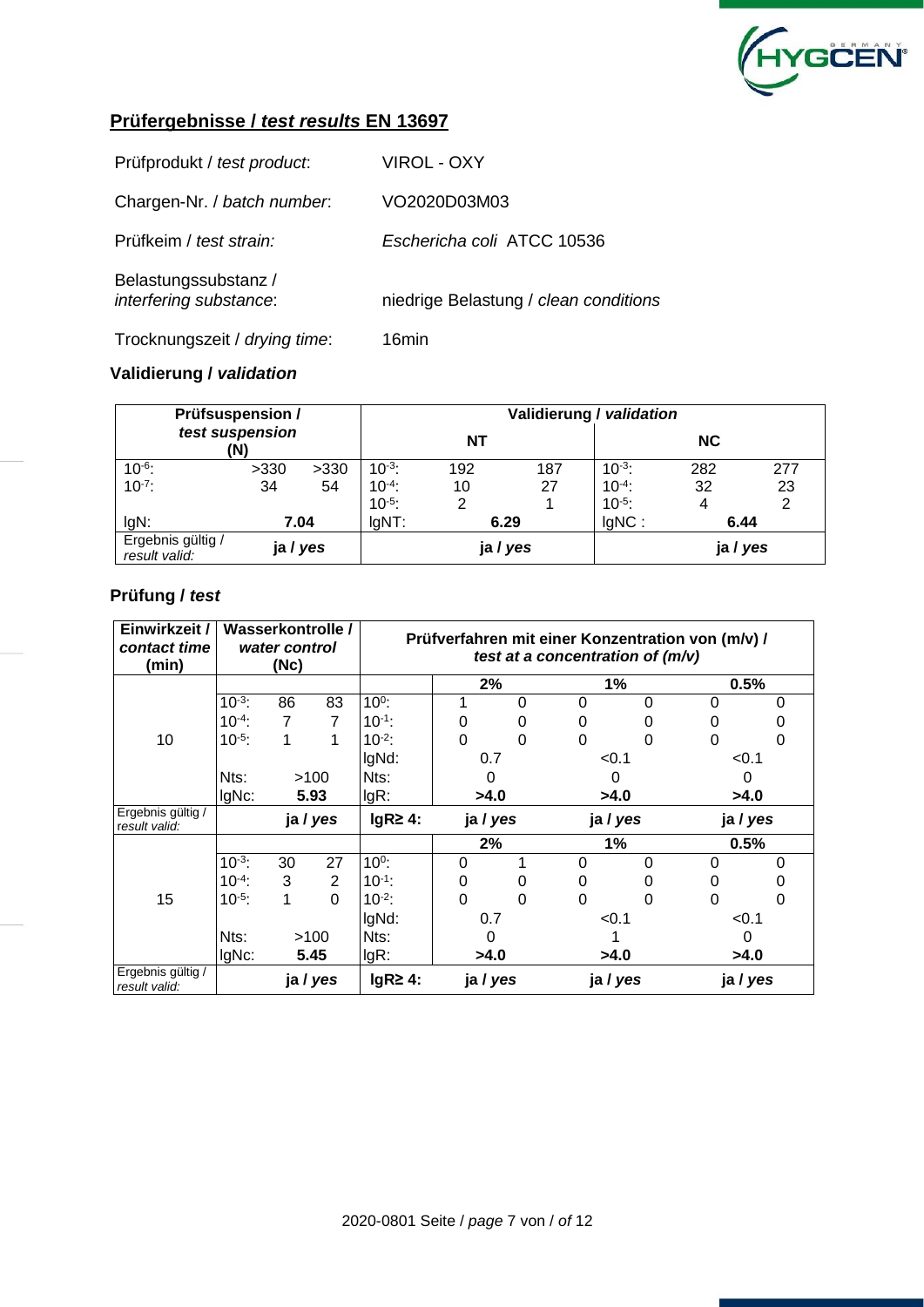

| Prüfprodukt / test product:                    | <b>VIROL - OXY</b>                    |
|------------------------------------------------|---------------------------------------|
| Chargen-Nr. / batch number.                    | VO2020D03M03                          |
| Prüfkeim / test strain:                        | Pseudomonas aeruginosa ATCC 15442     |
| Belastungssubstanz /<br>interfering substance: | niedrige Belastung / clean conditions |
| Trocknungszeit / drying time:                  | 15 <sub>min</sub>                     |

### **Validierung /** *validation*

| <b>Prüfsuspension /</b>            | Validierung / validation |     |                  |           |          |             |           |      |
|------------------------------------|--------------------------|-----|------------------|-----------|----------|-------------|-----------|------|
| test suspension<br>(N)             |                          |     |                  | <b>NT</b> |          |             | <b>NC</b> |      |
| $10^{-7}$ :                        | 191                      | 184 | $10^{-3}$ :      | >330      | >330     | $10^{-3}$ : | >330      | >330 |
| $10^{-8}$ :                        | 18                       | 22  | $10^{-4}$ :      | 147       | 133      | $10^{-4}$ : | 92        | 95   |
|                                    |                          |     | $10^{-5}$ :      | 21        | 14       | $10^{-5}$ : | 9         | 8    |
| IgN:                               | 7.67                     |     | $IqNT$ :<br>7.16 |           | $IqNC$ : | 6.97        |           |      |
| Ergebnis gültig /<br>result valid: | ja / yes                 |     |                  |           | ja / yes |             | ja / yes  |      |

| Einwirkzeit /<br>contact time<br>(min) | Wasserkontrolle /<br>water control<br>(Nc) |          |                | Prüfverfahren mit einer Konzentration von (m/v) /<br>test at a concentration of $(m/v)$ |          |          |          |          |          |   |
|----------------------------------------|--------------------------------------------|----------|----------------|-----------------------------------------------------------------------------------------|----------|----------|----------|----------|----------|---|
|                                        |                                            |          |                | 2%                                                                                      |          | 1%       |          | $0.5\%$  |          |   |
|                                        | $10^{-3}$ :                                | >330     | >330           | $10^0$ :                                                                                | 0        | 0        | 0        | 0        | 0        | 0 |
|                                        | $10^{-4}$ :                                | 162      | 150            | $10^{-1}$ :                                                                             | 0        | 0        | 0        |          | 0        |   |
| 10                                     | $10^{-5}$ :                                | 20       | 18             | $10^{-2}$ :                                                                             | 0        | 0        | 0        | O        | 0        | 0 |
|                                        |                                            |          |                | IgNd:                                                                                   | < 0.1    |          | < 0.1    |          | < 0.1    |   |
|                                        | Nts:                                       | >100     |                | Nts:                                                                                    | 0        |          | O        |          | 0        |   |
|                                        | IgNc:                                      | 7.20     |                | $lgR$ :                                                                                 | >4.0     |          | >4.0     |          | >4.0     |   |
| Ergebnis gültig /<br>result valid:     |                                            | ja / yes |                | $lgR \geq 4$ :                                                                          | ja / yes |          | ja / yes |          | ja / yes |   |
|                                        |                                            |          |                | 2%                                                                                      |          |          | 1%       |          | 0.5%     |   |
|                                        | $10^{-3}$ :                                | >330     | >330           | $10^0$ :                                                                                | $\Omega$ | $\Omega$ | 0        | 0        | 0        | 0 |
|                                        | $10^{-4}$ :                                | 70       | 52             | $10^{-1}$ :                                                                             | 0        | O        | 0        |          | O        |   |
| 15                                     | $10^{-5}$ :                                | 10       | 5              | $10^{-2}$ :                                                                             | $\Omega$ | 0        | 0        | 0        | 0        | 0 |
|                                        |                                            |          |                | IgNd:                                                                                   | < 0.1    |          | < 0.1    |          | < 0.1    |   |
|                                        | Nts:                                       | >100     |                | Nts:                                                                                    | 0        |          | O        |          | 0        |   |
|                                        | IgNc:                                      |          | 6.79           | $lgR$ :<br>>4.0                                                                         |          | >4.0     |          | >4.0     |          |   |
| Ergebnis gültig /<br>result valid:     | ja / yes                                   |          | $lgR \geq 4$ : | ja / yes                                                                                |          | ja / yes |          | ja / yes |          |   |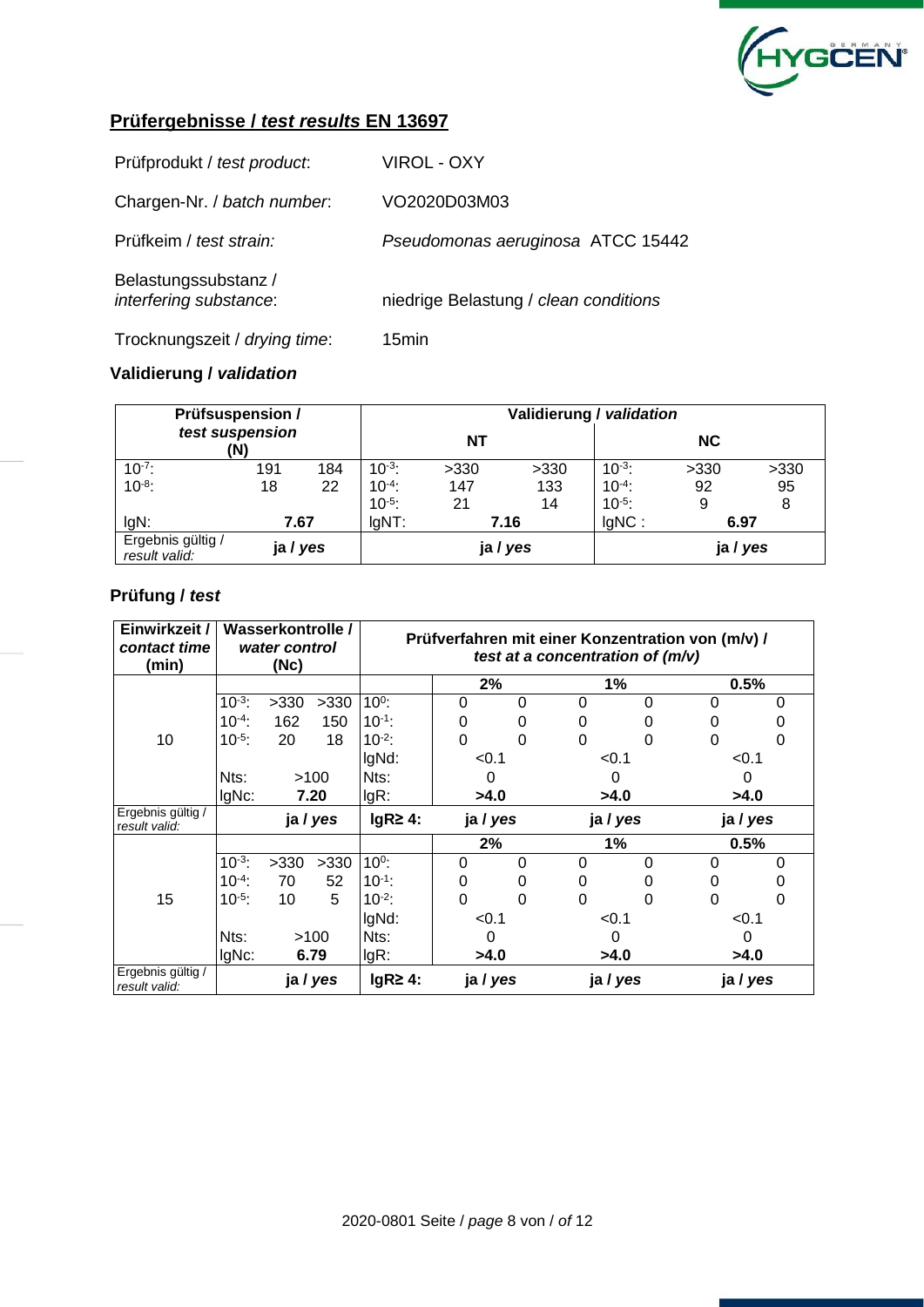

| Prüfprodukt / test product:                    | <b>VIROL - OXY</b>                    |
|------------------------------------------------|---------------------------------------|
| Chargen-Nr. / batch number.                    | VO2020D03M03                          |
| Prüfkeim / test strain:                        | Candida albicans ATCC 10231           |
| Belastungssubstanz /<br>interfering substance: | niedrige Belastung / clean conditions |
| Trocknungszeit / drying time:                  | 18min                                 |

#### **Validierung /** *validation*

|                                    | <b>Prüfsuspension /</b> |          |             | Validierung / validation |    |             |           |      |  |  |  |
|------------------------------------|-------------------------|----------|-------------|--------------------------|----|-------------|-----------|------|--|--|--|
| test suspension<br>'N)             |                         |          |             | <b>NT</b>                |    |             | <b>NC</b> |      |  |  |  |
| $10^{-6}$ :                        | 327                     | 317      | $10^{-3}$ : |                          | 19 | $10^{-3}$   | 16        | 17   |  |  |  |
| $10^{-7}$ :                        | 44                      | 43       | $10^{-4}$ : |                          | 0  | $10^{-4}$ : |           |      |  |  |  |
| IgN:                               |                         | 7.92     |             | 5.26                     |    | lgNC:       |           | 5.22 |  |  |  |
| Ergebnis gültig /<br>result valid: |                         | ja / yes |             | ja / yes                 |    |             | ja / yes  |      |  |  |  |

| Einwirkzeit /<br>contact time<br>(min) | Wasserkontrolle /<br>water control<br>(Nc) |          | Prüfverfahren mit einer Konzentration von (m/v) /<br>test at a concentration of $(m/v)$ |                |             |          |          |          |          |          |
|----------------------------------------|--------------------------------------------|----------|-----------------------------------------------------------------------------------------|----------------|-------------|----------|----------|----------|----------|----------|
|                                        |                                            |          |                                                                                         |                |             | 5%       |          | 3%       | 2%       |          |
|                                        | $10^{-3}$ :                                | 24       | 19                                                                                      | $10^0$ :       | 0           | $\Omega$ | 0        | $\Omega$ |          | 0        |
|                                        | $10^{-4}$ :                                | 2        | 1                                                                                       | $10^{-1}$ :    | 0           | 0        | 0        | O        | O        | 0        |
| 30                                     |                                            |          |                                                                                         | $10^{-2}$ :    | 0           | 0        | 0        | 0        | 0        | 0        |
|                                        |                                            |          |                                                                                         | IgNd:          | < 0.10      |          | < 0.10   |          | 0.7      |          |
|                                        | Nts:                                       | >100     |                                                                                         | Nts:           | 0           |          | U        |          | 0        |          |
|                                        | IgNc:                                      | 5.33     |                                                                                         | $lgR$ :        | >3.0        |          | >3.0     |          | >3.0     |          |
| Ergebnis gültig /<br>result valid:     |                                            | ja / yes |                                                                                         | $lgR \geq 3$ : | ja / yes    |          | ja / yes |          | ja / yes |          |
|                                        |                                            |          |                                                                                         |                |             | 5%       |          | 3%       | 2%       |          |
|                                        | $10^{-3}$ :                                | 18       | 18                                                                                      | $10^0$ :       | 2           | $\Omega$ | 0        | $\Omega$ | 0        | $\Omega$ |
|                                        | $10^{-4}$ :                                | 1        | 1                                                                                       | $10^{-1}$ :    | 0           | 0        | 0        | $\Omega$ | 0        | O)       |
| 60                                     |                                            |          |                                                                                         | $10^{-2}$ :    | $\mathbf 0$ | $\Omega$ | 0        | 0        | 0        | 0        |
|                                        |                                            |          |                                                                                         | IgNd:          | 1.0         |          | < 0.10   |          | < 0.10   |          |
|                                        | Nts:                                       | >100     |                                                                                         | Nts:           |             |          |          |          |          |          |
|                                        | $IqNc$ :                                   | 5.26     |                                                                                         | lgR:           |             | >3.0     |          | >3.0     | >3.0     |          |
| Ergebnis gültig /<br>result valid:     |                                            | ja / yes |                                                                                         | $lgR \geq 3$ : |             | ja / yes |          | ja / yes |          | ja / yes |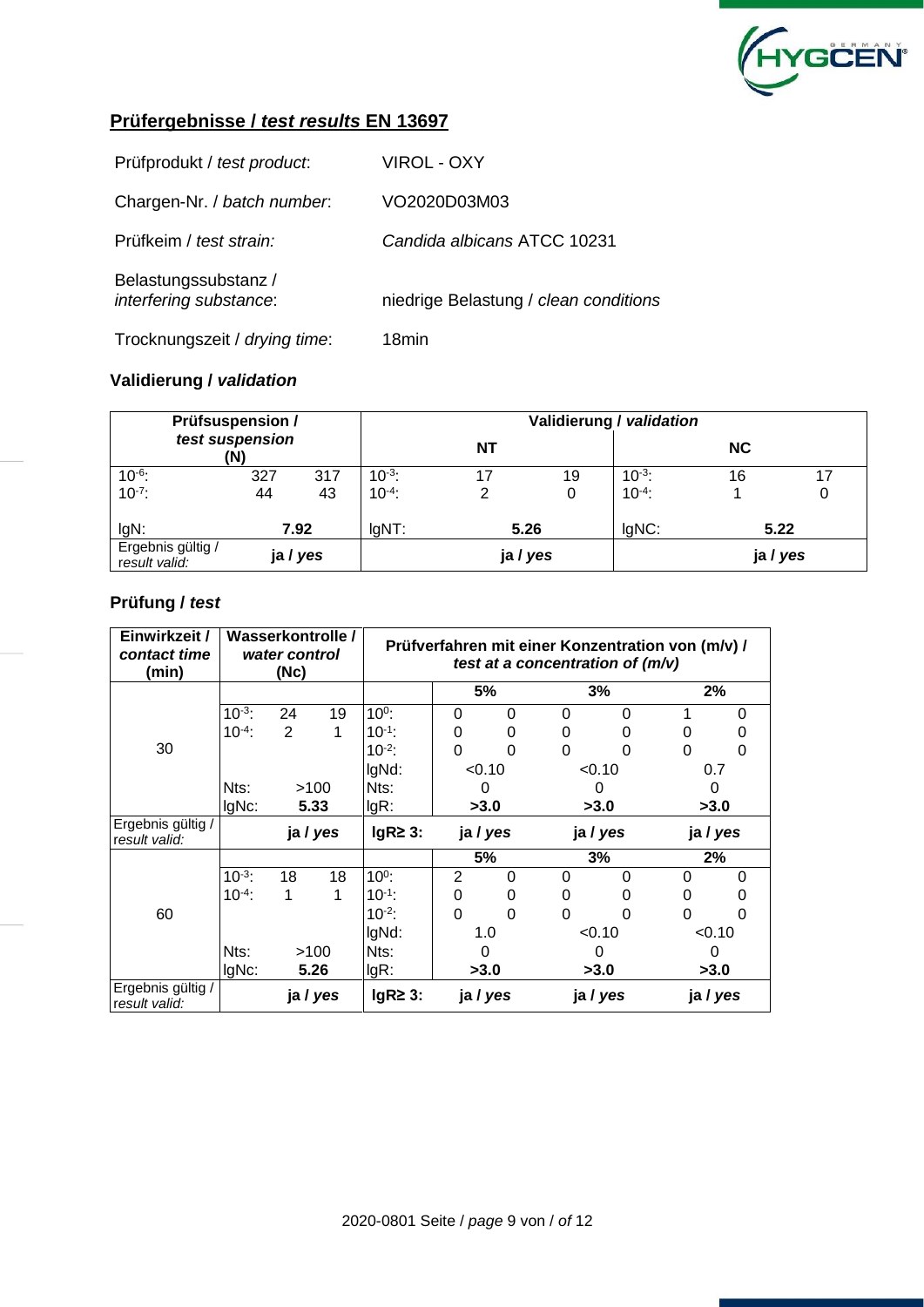

#### Verifizierung / *verification*:

| N          | 6.57 ≤ N ≤ 7.10 (Bakterien sowie <i>C. albicans</i> getestet unter niedriger Belastung /                                                                                                                            |
|------------|---------------------------------------------------------------------------------------------------------------------------------------------------------------------------------------------------------------------|
|            | bacteria as well as C. albicans tested under clean conditions)                                                                                                                                                      |
|            | $7.57 \le N \le 8.10$ (P. aeruginosa getestet unter niedriger Belastung)                                                                                                                                            |
|            | P. aeruginosa tested under clean conditions                                                                                                                                                                         |
|            | 5.57 ≤ N ≤ 6.10 (A. brasiliensis sowie C. albicans getestet unter hoher Belastung /                                                                                                                                 |
|            | A. brasiliensis as well as C. albicans tested under dirty conditions)                                                                                                                                               |
| Nc         | muss hoch genug sein, um eine Bakterien-Reduktion um 4lg und eine Pilz-Reduktion um 3lg<br>nachzuweisen / have to be high enough to demonstrate a reduction of 4lg for bacteria and a<br>reduction of 3lg for fungi |
| NC.        | $> 0.5$ Nc                                                                                                                                                                                                          |
| <b>NT</b>  | $> 0.5$ Nc                                                                                                                                                                                                          |
| NT         | - NC ist nicht größer als / not greater than $\pm$ 0,3 lg                                                                                                                                                           |
| <b>Nts</b> | ist kleiner als 100 KBE für aktive Konzentrationen / is lower than 100 cfu for active concentrations                                                                                                                |

#### Legende / *legend*:

- lgN ist der lg der Anzahl von KBE je 0,05ml der Prüfsuspension /
- *is the count (lg) of cfu/0.05ml of the test suspension*
- lgNC ist der lg der Anzahl von KBE je Prüfoberfläche der Neutralisationskontrolle / *is the count (lg) of cfu/test surface at the neutralisation control*
- lgNT ist der lg der Anzahl von KBE je Prüfoberfläche der Neutralisationsprüfung /
- *is the count (lg) of cfu/test surface at the neutralisation test* lgNc ist der lg der Anzahl von KBE je Prüfoberfläche der Wasserkontrolle /
- *is the count (lg) of cfu/test surface at the control with water* lgNd ist der lg der Anzahl von KBE je Prüfoberfläche der Desinfektionsmittelprüfung / *is the count (lg) of cfu/test surface at the main test*
- 
- lgR ist der lg der keimtötenden Wirkung (Nc Nd) / *is the reduction (Nc – Nd)* ist die verbliebene Kontamination auf dem Keimträger / *is the residual contamination on the carrier*
- nd ist nicht durchgeführt / *is not done*
- (E) ist die Eigenhemmung / *is inhibition*
- na ist nicht auswertbar / *is not evaluable*

Bei der Kontrolle der gewichteten Mittelwerte der Auszählungen sind die Quotienten nicht kleiner als 5 und nicht größer als 15. / *In the control of the weighted mean the quotients are not less than 5 and not greater than 15.*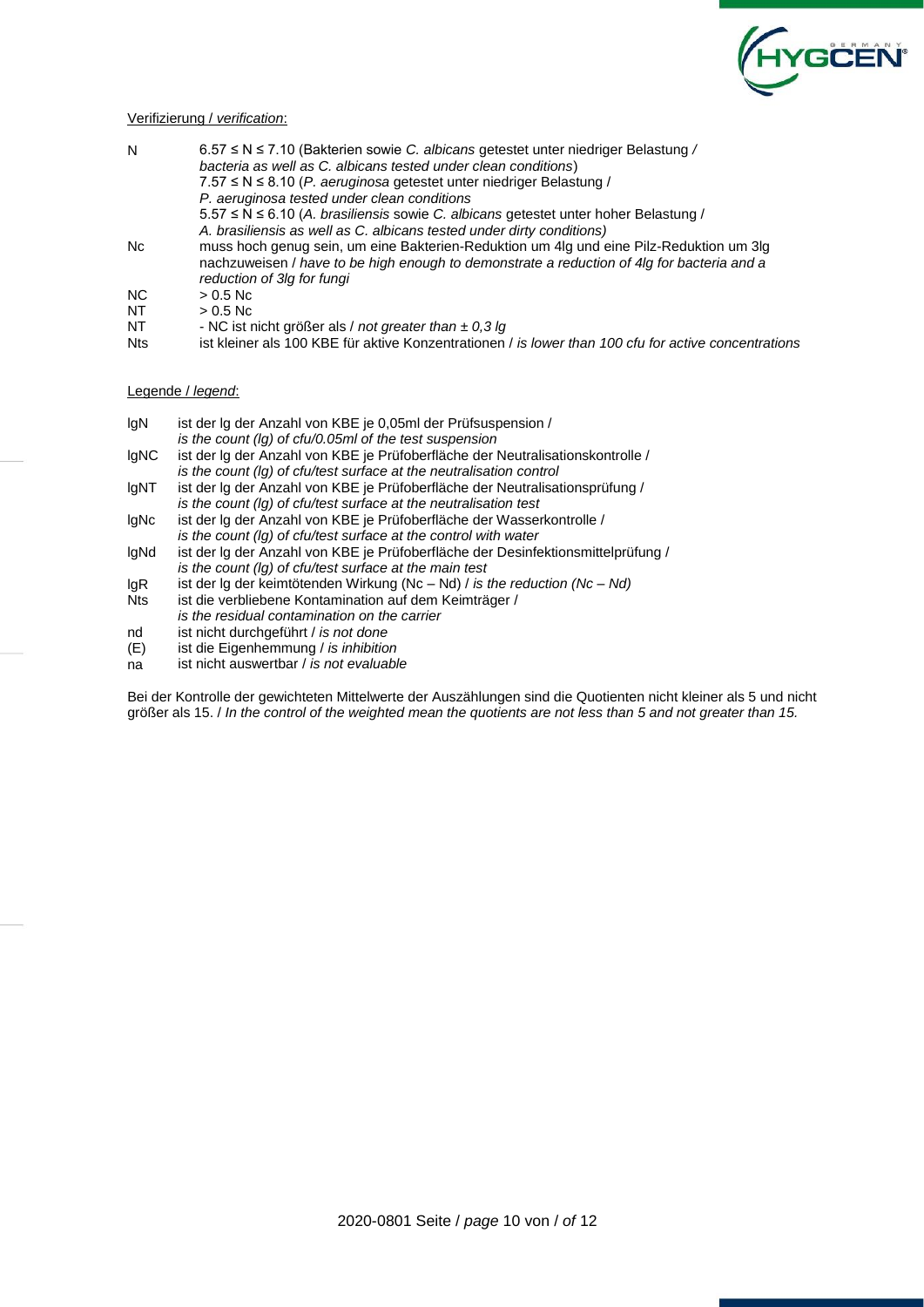

**Validierung /** 

*validation:* Alle Kontrollen und Validierungen lagen innerhalb der grundlegenden Grenzwerte / *all controls and validations were within the basic limits.*

**Abweichungen /** 

*deviations:* Beobachtete Abweichungen der geltenden Norm und Verfahren / *observed deviations from applicable standard and procedure:*

keine / *none*

**Unwirksame Konzentrationen /**  *ineffective concentrations:* keine / *none*

**Schlussfolgerung /** 

*conclusion***:** Gemäß EN 13697 (2015 + A1 2019) weist die Charge VO2020D03M03 des Produktes VIROL - OXY bei Raumtemperatur unter niedriger Belastung nach 10 und 15 Minuten bei Verdünnung auf 2%, 1% und 0,5% (m/v) eine bakterizide Wirkung (≥ 4lg Reduktion) gegen die Testkeime *Staphylococcus aureus, Enterococcus hirae, Escherichia coli* und *Pseudomonas aeruginosa* sowie nach 30 und 60 Minuten bei Verdünnung auf 5%, 3% und 2% (m/v) eine levurozide Wirkung (≥ 3lg Reduktion) gegen den Testkeim *Candida albicans* auf.

> *According to EN 13697 (2015 + A1 2019), the batch VO2020D03M03 of the product VIROL - OXY shows at room temperature under clean conditions in 10 and 15 minutes when diluted at 2%, 1% and 0.5% (m/v) a bactericidal activity (≥ 4lg reduction) for the referenced test strains Staphylococcus aureus, Enterococcus hirae, Escherichia coli and Pseudomonas aeruginosa as well as a yeasticidal activity (≥ 3lg reduction) in 30 and 60 minutes when diluted at 5%, 3% and 2% (m/v) for the referenced test strain Candida albicans.*